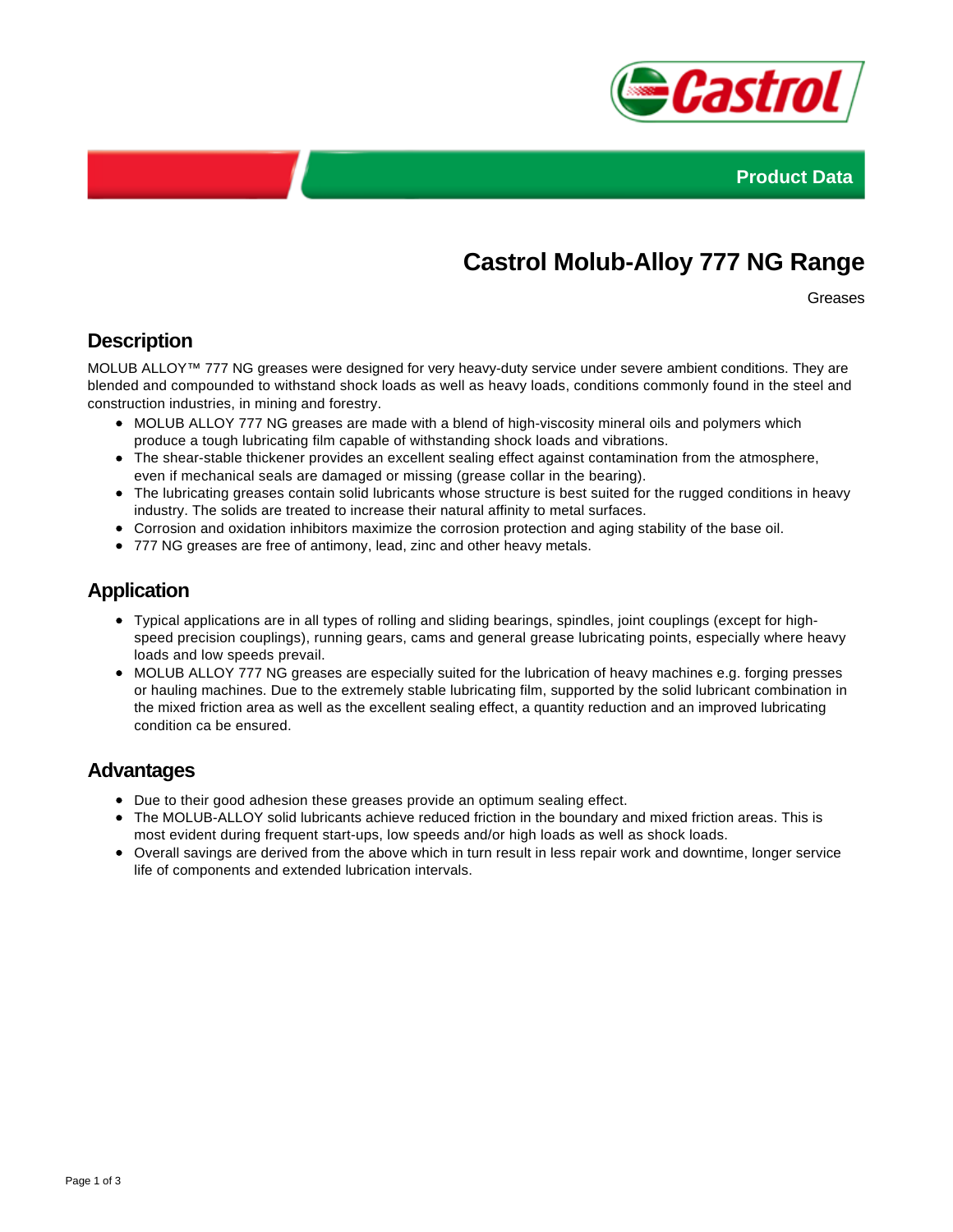## **Typical Characteristics**

| Name                                                                           | Method                         | Units                      | 777-1 NG            | 777-2 NG       |
|--------------------------------------------------------------------------------|--------------------------------|----------------------------|---------------------|----------------|
| Colour                                                                         | Visual                         |                            | Black               | Black          |
| Thickener type                                                                 |                                |                            | Lithium             | Lithium        |
| Worked Penetration (60 strokes @ 25°C / 77°F)                                  | ISO 2137 / ASTM D217           | $0.1$ mm                   | 310-340             | 265-295        |
| Worked Penetration (100,000 strokes @ 25°C / 77°F) -<br>change from 60 strokes | ISO 2137 / ASTM D217           | $0.1$ mm                   | lmax. 30            | lmax. 30       |
| Dropping Point                                                                 | ISO 2176 / ASTM D566           | $^{\circ}$ C/ $^{\circ}$ F | > 180/356 > 180/356 |                |
| Base Oil Viscosity @ 40°C / 104°F                                              | ISO 3104 / ASTM D445           | $\rm  mm^2/s$              | 860                 | 860            |
| Base Oil Viscosity @ 100°C / 212°F                                             | ISO 3104 / ASTM D445           | $\rm{mm}^{2}/\rm{s}$       | 60                  | 60             |
| Viscosity Index                                                                | ISO 2909 / ASTM D2270          |                            | 94                  | 94             |
| Flash Point - open cup method                                                  | ISO 2592 / ASTM D92            | $^{\circ}$ C/ $^{\circ}$ F | >220/428            | >220/428       |
| Water Wash-out                                                                 | ISO 11009 / ASTM D1264         | % wt loss                  | < 8.0               | < 5.0          |
| <b>Water Resistance</b>                                                        | DIN 51807-1                    | Rating                     | 10                  | 10             |
| Rust Test (distilled water)                                                    | ASTM D1743                     | Pass                       | Pass                | Pass           |
| Rust Test - EMCOR (distilled water)                                            | ISO 11007 / ASTM D6138 Rating* |                            | 0/1                 | 0/1            |
| Copper Corrosion (24 hrs, 100°C / 212°F)                                       | ASTM D4048                     | Rating*                    | 1                   | 1              |
| Four Ball Weld Load test - Weld Point                                          | ISO 11008 / ASTM D2596 kgf     |                            | typical<br>400      | typical<br>400 |
| Four Ball Wear test - Weld Load                                                | DIN 51350-4A                   | N                          | > 3800              | > 3800         |
| Four Ball Wear test - Wear Scar Diameter<br>(40 kgf / 75°C / 1200 rpm / 1 hr)  | ISO 51350 / ASTM D2266 mm      |                            | < 0.65              | < 0.50         |
| Four Ball Wear test - Wear Scar Diameter                                       | DIN 51350-5E                   | mm                         | < 1.20              | < 1.00         |
| Flow pressure @ -20°C / -4°F                                                   | <b>DIN 51805</b>               | mBar                       | <700                | <700           |
| <b>Operating Temperature</b>                                                   |                                | $^{\circ}C$                | -20 / 120           | $-20/120$      |

Subject to usual manufacturing tolerances.